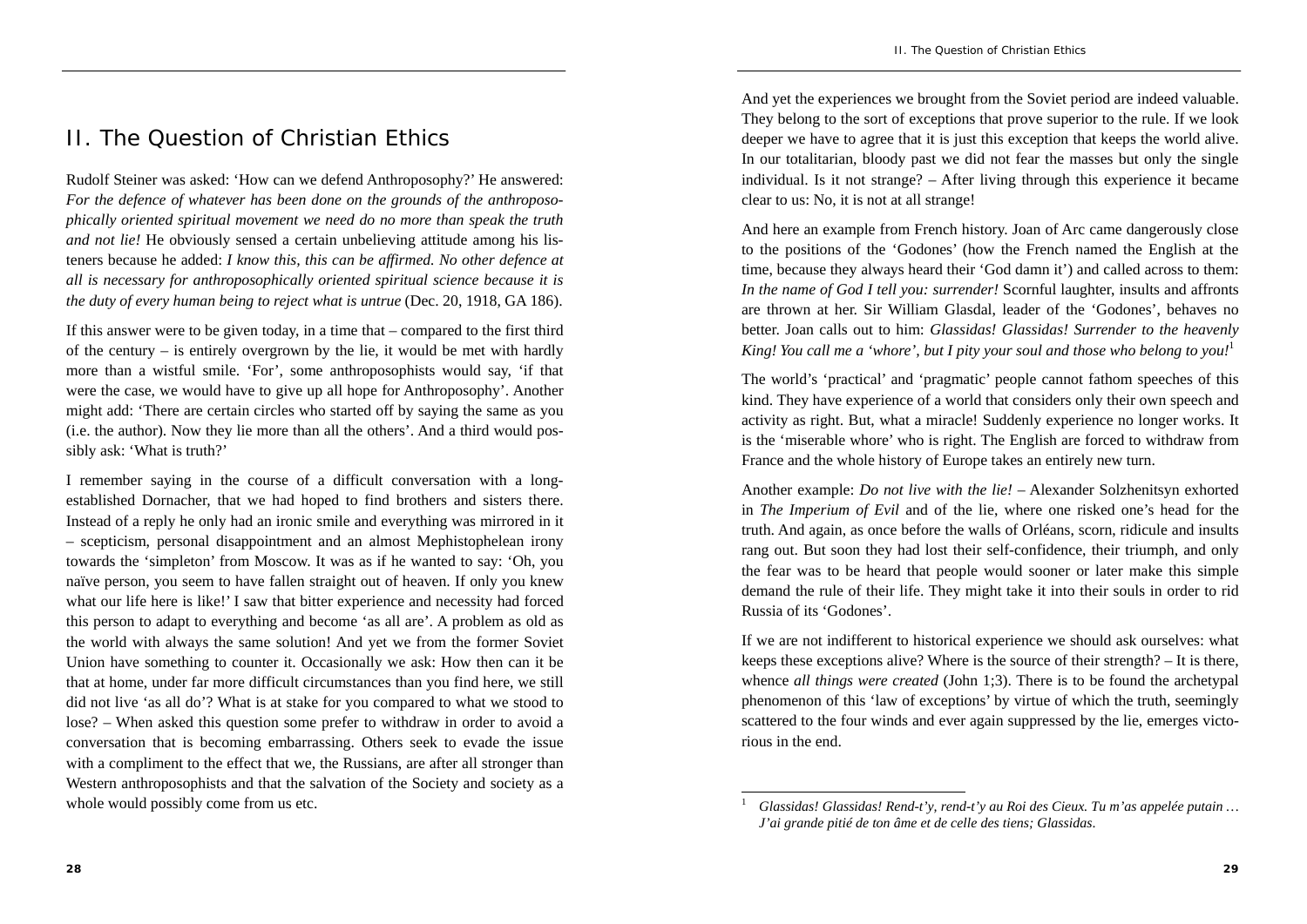Under the compulsion of 'world-historic' illusion this is not easy to recognize. Even the numerous examples from the Gospels and the Acts of the Apostles appear to us like fairy-tales, unreal, though we do not always dare to admit it. The fear that we must also take upon ourselves the task of unmasking evil if we want to be like Christ in our life<sup>2</sup> keeps us back. Here we must clearly distinguish the concepts of **unmasking** and **criticism**. Criticism is based on rejecting the one and simultaneously agreeing to another. It is not only destructive, it can also be very creative. Unavoidably, however, the human being appears in the role of a judge. Many situations in life call for this role. Unmasking on the other hand is a means whereby secret and unrecognized evil and vice are brought to light.

Rudolf Steiner once spoke of the human being meeting an unknown being in the spiritual world. He has to ask this being to reveal to him its true countenance. If the being is evil it will simply disappear. Something similar also happens in the physical world. People with secret, evil intentions conceal their true nature. For this reason the law **that everyone reveal himself openly** should hold in the Anthroposophical Society (AS), an institution concerned with esotericism. It has nothing whatever to do with interfering in an individual's personal life, it concerns only those things he does in community with others.

The circumstance that this principle is knowingly trampled underfoot leads us to suspect that the Society has become a means of concealing something unknown. **Such a situation needs to be unmasked not only for ethical reasons but also because of the occult laws of the new Christian Initiation**. I would even say that it is one of the most essential demands of anthroposophical life, namely the maxim: *to live Anthroposophy*.

The realization of this principle proves to be extremely difficult, however. Fear is the greatest obstacle. The opposing forces, having a great deal to hide from us, see to it that fear is ever present in us and enters flesh and blood. But the feeling of fear, so Rudolf Steiner says, is always the real expression of Ahriman's presence in us.

In his utopian novel *Invitation to a Beheading* Vladimir Nabokov describes a future condition of human society where it is utterly **improper** to grasp events – i.e. have access to one's own 'I'. This faculty is there described as perceptive villainy, but we should beware of falling into utopias ourselves by promoting our fear and the bad intentions of others.

Let us try for a moment to be completely honest with ourselves and in this mood to turn to some scenes from the Gospels. Jesus is invited to eat with a Pharisee. While they are sitting at table, a woman enters the house *and starts to wet his feet with her tears and dry them with her hair. The Pharisee said to himself: if he were a seer he would have to recognize what kind of woman this is that touches him. He should see that she is a sinner.* Jesus recognized the thoughts of the host and said: *I came to your house and you did not wash my feet, you did not kiss me, you did not anoint my head with oil, but she has washed my feet with her tears,* etc. (Luke 7; 36-46).

If without prejudice we tried now in imagination to place this scene in our own time we would have to say out of the attitude and conceptions of today: Christ has no tact! He was invited as a guest and ought to have shown appreciation towards the master of the house. He should not have spoken thus, especially since the latter only thought and did not speak.

Indeed, this is what we would have to say if we could summon up the courage to think our opportunism through to its ultimate conclusion. We arrive at this horrendous paradox, because our conception of Christian ethics has become hopelessly confused and we are paralyzed by fear for our own well-being. **It is this fear that, under the veil of decency, makes us refrain from naming the deeds that destroy anthroposophical life in its nature**.

We are not concerned here with petty nagging or dubious 'courage', to show up people's shortcomings, but with fundamental questions of the spiritual development of humanity that allow no room for compromise.

The impulses of a deeply esoteric Christianity are active – or at least should be – through the Anthroposophical Society and therefore not only Christ's teaching, but His actions also, form the basis of our ethics. Christ's actions were in harmony with His words. He preached love but did not demand that white should be called black in the name of love. *Christ neither hates nor unjustly loves*, says Rudolf Steiner (June 10, 1915, GA 157). Here lies the key to an understanding of all those passages in the Gospels where Christ becomes the accuser.

<sup>&</sup>lt;sup>2</sup> Rudolf Steiner recommended to anthroposophists the works of Thomas à Kempis.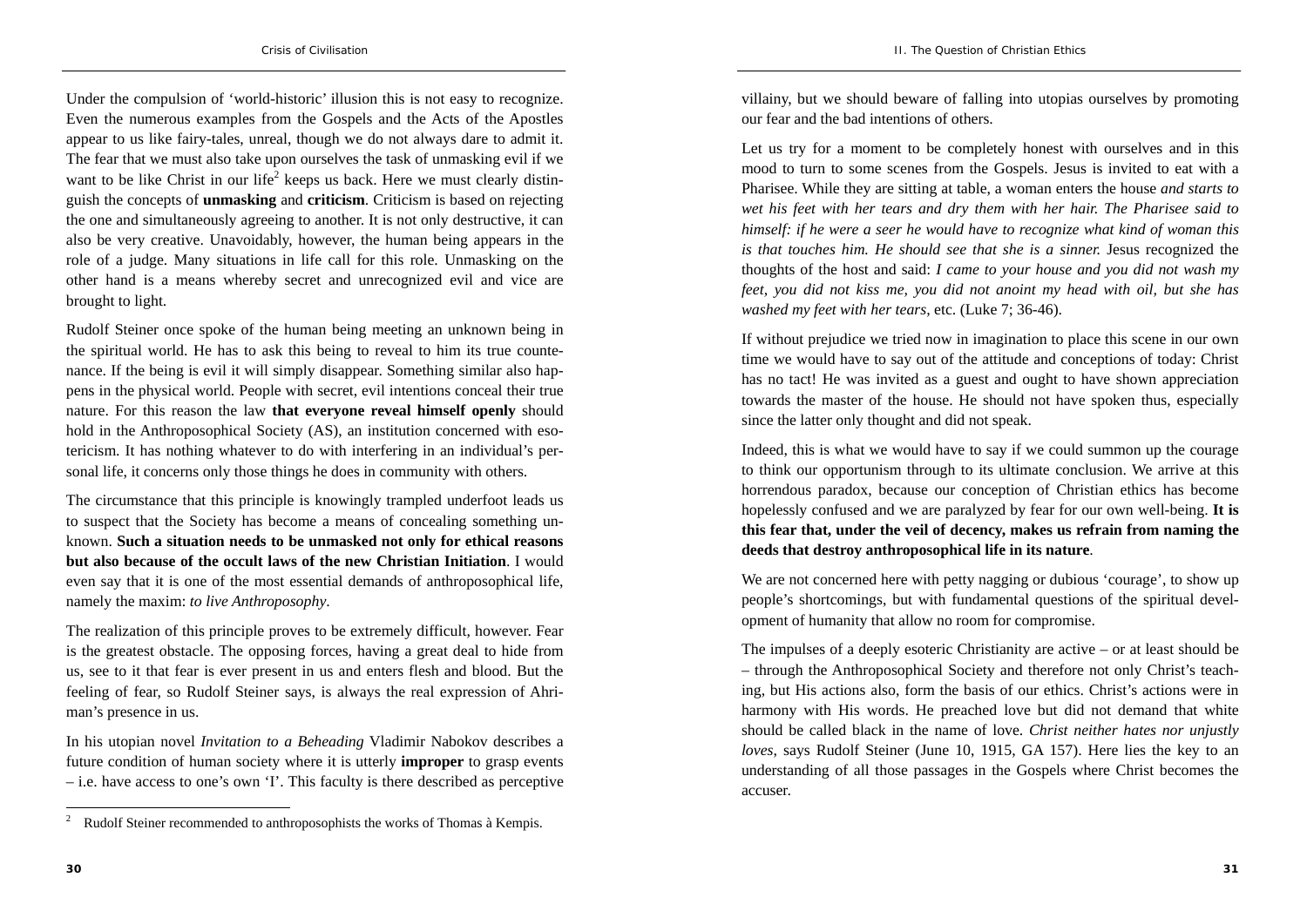The scribes and Pharisees ask Christ to give them a sign. He answers: *An evil and adulterous generation seeks after a sign* (Matthew 12;39). And He pronounced to the people and his disciples: *The Scribes and Pharisees sit in Moses' seat … but do not do according to their works; for they say, and do not do. For they bind heavy burdens, hard to bear, and lay them on men's shoulders; but they themselves will not move them with one of their fingers. But all of their works they do to be seen by men. They make their phylacteries broad … They love the best places at feasts, the best seats in the synagogues, greetings in the marketplace … But woe to you, scribes and Pharisees, hypocrites! For you shut up the kingdom of heaven against men; for you neither go in yourselves, nor do you allow those who are entering to go in … Fools and blind! For which is greater, the gold or the temple that sanctifies the gold? … For you cleanse the outside of the cup and dish, but inside they are full of extortion and selfindulgence … For you are like whited sepulchres* (Matthew 23;2-27).

When during a lecture he was giving in the Goetheanum an anthroposophist from the East touched on questions that it would be of the utmost importance to discuss but which are veiled in a cloak of silence, we could afterwards hear the audience call out: 'Rebel! Rebel!' It would be interesting to know what these anthroposophists would have said as members of the nation against whom Christ brought His accusations. And what might have been expected of them if they had been witness to this scene: *Then Jesus went into the temple of God and drove out all those who bought and sold in the temple, and overturned the tables of the moneychangers and the seats of those who sold doves* (Matthew 21;12)?

Of course the scene has an esoteric meaning; but it also took place outwardly.

So long as we shut ourselves off from such pictures because we do not grasp the ethical content hidden in the Lord's answer to the question asked by Peter: *Lord, how often shall my brother sin against me, and I forgive him? – I do not say seven times, but seventy times seven* (Matthew 18; 22), we will be forced, even with regards to matters of the greatest importance – the scene where Christ announces: *If anyone thirst, let him come to me and drink, whereupon there was a division among the people because of him* (John 7;37-43): to ask, following again the 'evil' logic of opportunism, 'why does He aggravate the situation, why is He destroying harmony? Was Lucifer possibly involved?'

Such a view of things appears paradoxical only because we are looking at those events from a distance of two thousand years. But we should also ask: from where did the people of the time when Christ was among them, receive the strength and understanding that enabled them not to turn away from him? (Granted – some had already turned away.) It is just this force of which we speak. The age-old trial of the soul is repeated to this day every time a human being is forced to represent the cause of Christ under conditions that are new to him.

The archetypes of those events have remained the same. As then, the word resounds for us today with the same unaltered force: *No-one, having put his hand to the plough, and looking back, is fit for the kingdom of God* (Luke 9; 62). Behind our backs are concentrated all varieties of atavistic occultism, the entire 'collegiate' of vices that Moses already called his people to fight against.

It is probity towards the kingdom of God that led Peter and other Disciples of Christ and showed them the way. Let us observe its activity quite openly. Saint Stephen proclaimed in all forthrightness before the Sanhedrin: *Which of the prophets did your fathers not persecute? And they killed those who foretold the coming of the Just One, of whom you have become the betrayers and the murderers now*. How does the 'audience' react to his words? – *When they heard these things they were cut to the heart, and they gnashed at him with their teeth* (Acts 7;52-54).

Paul enters the synagogue of Antioch and proclaims to the 'men of Israel': *God has fulfilled this for us their children, in that He has raised up Jesus … Beware therefore, lest what has been spoken in the prophets come upon you: Behold, you despisers, marvel and perish* (Acts 13; 33 and 40).

Assuming that something similar were to take place in the present day, would it not immediately be interpreted as disrespect or even affront of another religion? In anthroposophical circles would not everyone turn away from such a person and call him a fault-finder, a 'rebel'? Not one anthroposophical book or magazine publisher would print a single line he wrote. We would have to assume that, if today the New Testament were to be published in our circles for the first time,<sup>3</sup> it would only be possible in *Samizdat*!<sup>4</sup>

We are obviously aware that this would be the case in any Christian faith.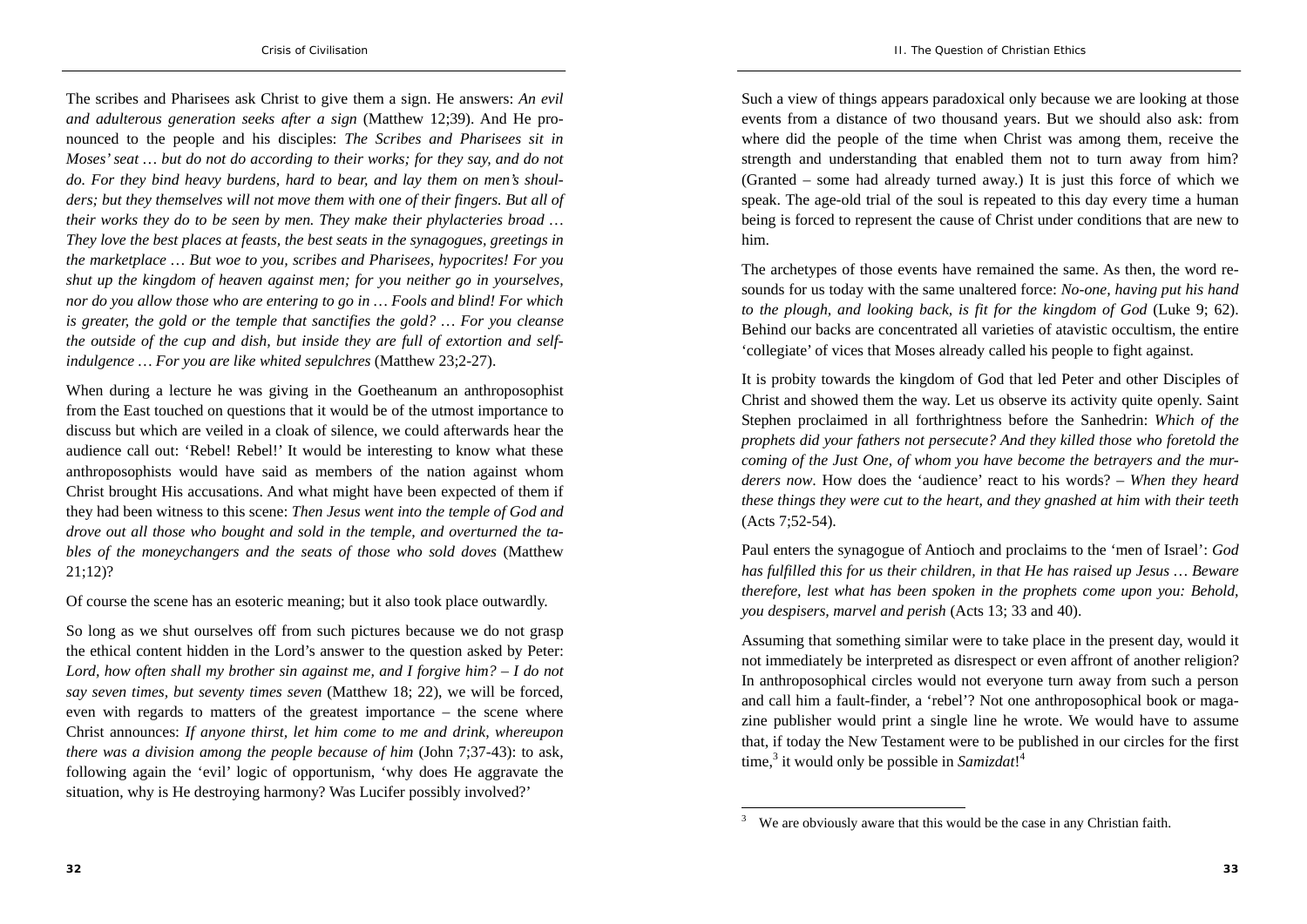We should not only see what is paradoxical here. On the contrary, we **must** arrive at this conclusion if we think through everything that makes up the everyday life of the Society and movement. If we wish to avoid these absurd conclusions, we must change the way we act and bring it into harmony with Christian ethics. It means for example, that if in a college of teachers of a Waldorf school some 'greenhorn' not able to distinguish between freedom of action and action out of personal wilfulness, or an insane 'elder' explains that he is in favour of Waldorf pedagogy but opposed to Anthroposophy and therefore prohibits the use of the word 'Anthroposophy' in the teachers' conferences, someone has to get up and put these 'modernizers' into their place without worrying about their 'freedom' or the consequences for his own career.

If, proceeding from Christian ethics, we look into Rudolf Steiner's biography the same 'style' of behaviour as in the New Testament is shown in his actions. And we are no longer surprised about the enormous difficulties this created for him.

When he took a stand for Dreyfus he was called a Zionist. But when, as he wrote himself, he commented *purely out of spiritual-historic insight, in complete objectivity*, without any personal evaluation, on the polemic unleashed in the press by Hamerling's *Homunculus*, the man in whose house he lived and whose children he tutored said: *What you write about the Jews cannot at all be interpreted in a friendly sense* (GA 28, chapter 13). It caused discord in the relationship with the family with which Rudolf Steiner had had a close friendship for many years (it was resolved later).5 Rudolf Steiner did not in the name of friendship compromise over a question that even then heralded the approach of great social catastrophes. His attitude in these matters was also for the good of his friends, but this became apparent only much later (but not to everyone – it is veiled for some 'anthroposophists' to this day).

Rudolf Steiner made visible the secret background of the First World War. Not a few anthroposophists interpreted this as German nationalism. The world press called him first an agent of the Entente, then of Bolshevism. Even Edouard Schuré allowed himself to be carried away by nationalistic frenzy. After the war it turned out that Rudolf Steiner had been profoundly right in his statements. Schuré later repented his temporary failure. (To this day there are 'anthroposophists' who are unable to overcome their 'frenzied' state regarding this question.)

When Rudolf Steiner began to develop the themes of *historic symptomatology* and *karma of untruthfulness* he was faced with an outright opposition within the Society, and it is certainly possible that the main thrust of this opposition is still to come.

It is now apparent that courage is certainly needed if we wish to follow the principles of Christian ethics, which encounter opposition everywhere because they contain a life-renewing character. These ethics are supported by a clear consciousness, are positive through and through, but compromises with evil are alien to it. It is like love – **we can only follow it if we do not expect a reward**. Man can become a truly ethical being only out of pure love for truth and justice. If an ethical person rejects something he is motivated by neither antipathy nor hatred. We find wonderful examples of such conduct in the New Testament also; reference to them, however, grows increasingly difficult, even in anthroposophical circles. – The bad translations and theology are partly to blame, but we should not lend too much weight to this aspect of the problem.

Anthroposophists read Rudolf Steiner's commentaries on the Gospels. These do not want to replace them, but help us find a deeper relation to the texts of the Gospels; a relation that is built on the level of the **consciousness-soul**. It then becomes apparent that Christ and the apostles and prophets preach the ethical individualism to which the *Philosophy of Freedom* points the way, and this cannot be otherwise when we understand that, **with Anthroposophy, Christianity moves from the stage of preparation to the stage of its realization**.

In our time is not enough merely to seek the truth. Truth must also be realized today. We have to fight for the cause of Christ on earth but follow the principles of Christian ethics unconditionally. There are many Pharisees and Sadducees and scribes, not only in the outer world but also among anthroposophists. They extol the Christ in the loftiest terms and speak of His return but on closer ex-

<sup>4</sup> *Samizdat* (Russian) – (prohibited) literature published in private printing in the Soviet Union; printing and distribution were at great personal risk for all involved (Publisher's Note).

<sup>5</sup> *To all this was added* – Rudolf Steiner writes –, *that many of my friends had adopted an anti-Semitic nuance in their understanding of Judaism out of the national conflicts of the time. They did not look with sympathy towards my position in a Jewish household; and the master of this house found only confirmation of the impressions that he had received through my essay in the friendly relations with such personalities* (GA 28, chapter 13).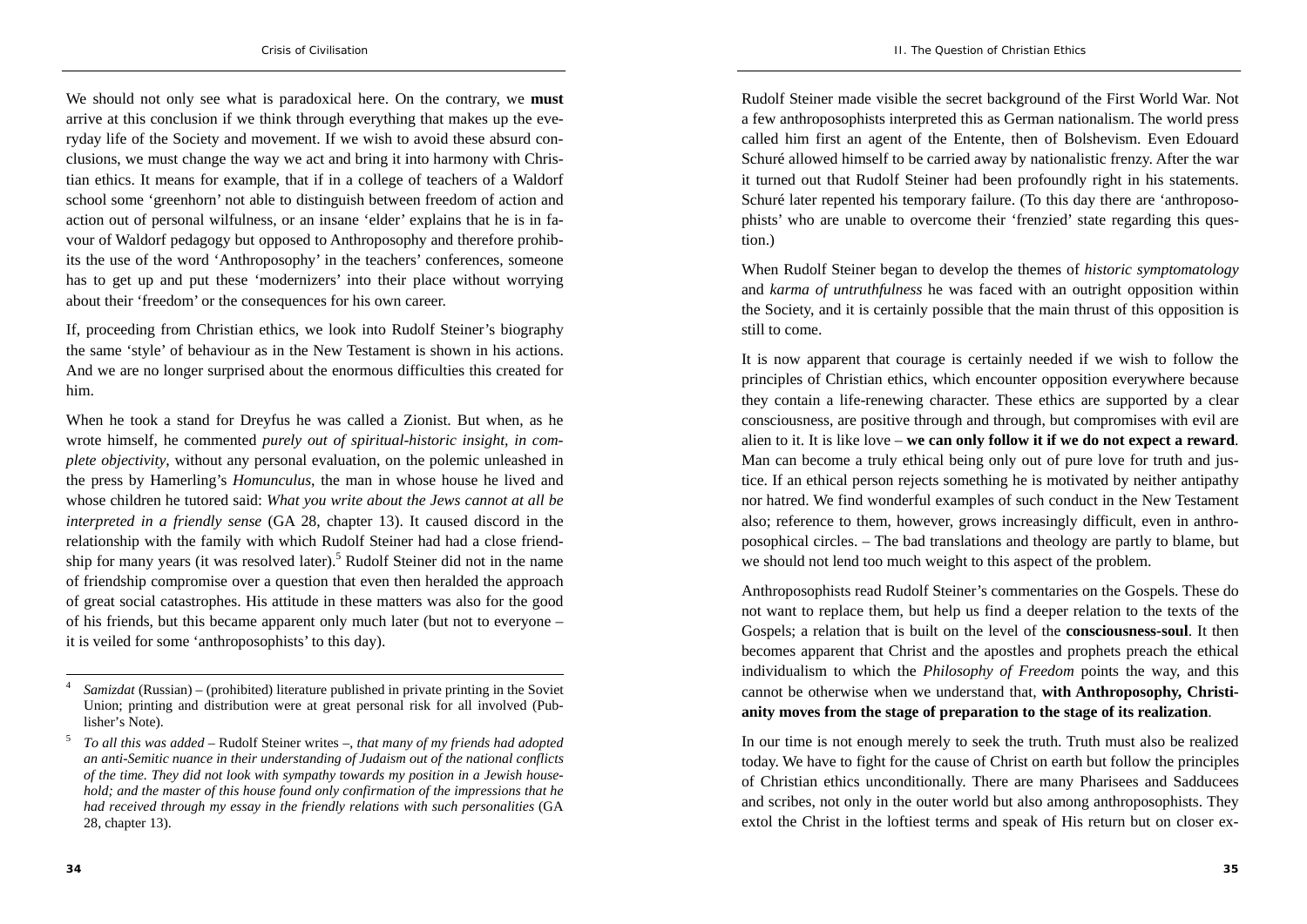amination give the impression that for them He did not live on earth the first time. How can one put a stop to their floods of empty words that poison everything around? We know one way: we must not allow either the dogmatizing or the profanation of Anthroposophy and must recognize its task ever anew in the changing conditions of the present. We must live through the tragedy of our time with a concerned and often pain-filled heart. Then we will learn to distinguish the liar from one who speaks the truth. And yet something else is needed: we must overcome the fear that lames our will, in other words – the overpowering force of Ahriman.

Fear and indifference sometimes also take hold of the spiritual researcher and drive him to the abyss of existence. Those who already carry this 'companion' within have difficulty ridding themselves of it because – figuratively speaking – it can pull a sack over our head. We came to recognize this through the realization that something is forcing us to dance around an issue that we should have understood and left behind long ago.

Leafing through catalogues of anthroposophical publishers and programmes of various conferences and seminars – what is not to be found there! 'Social hygiene', 'social organics', 'social aesthetics', 'social understanding', analyses of the crisis of civilization and much more besides. But it seems that, almost as though by agreement, no-one addresses the concrete reasons, the occultpolitical background of the evil that increasingly takes hold. We limit ourselves to general formulae such as: Ahriman exists, he is cunning etc. and then go on to report on the individual manifestations of decline. **The essential link in the chain, developed by Rudolf Steiner in his historical symptomatology, is omitted**. Today the problem can be stated as follows: either we devote ourselves in all conscientiousness to work with it or we must accept that the following applies to us:

> *You are no more, Than a brief, lying picture Formed by your own illusion* (Strader, 1<sup>st</sup> Mystery Drama).

We will be forced to admit, with all the consequences reaching into life after death, indeed into the next incarnation and beyond: that we must not play cat and mouse with Ahriman – the existence of humanity is at stake.

Our century is sociological through and through, today all relationships and problems are reduced to the social level. **If they are not resolved in these manifestations they are not resolved at all**. Here lies the tremendous importance of social understanding which is not possible without spiritual science. Knowledge of history and of cultural history is required too. It is often asking too much of an individual to achieve all this alone, we must help each other. Maybe the true spiritual brotherhood of human beings united in spiritual knowledge and a quite concrete, in no way abstract, concern for the destiny of humanity and of Anthroposophy will arise in this way.

As the reader will readily understand, the principles of Christian ethics when viewed in this light do not contradict the spiritually appropriate action that was summed up in the guiding verse of a certain anthroposophical group: *When I am truly still, God works within me – when I truly act, I rest within myself*.

Spiritual-scientific knowledge is also the path of individual development. We acquire knowledge in order to learn how to think, feel and act differently. The latter requires the greatest effort. **But if we strive to know ourselves without at the same time wanting to become a different person, we squander our forces and will only do harm to ourselves**.

The condition of rest is attained on different paths. A person can be tranquil, out of indifference to the surrounding world and the cares of others – in short: an egoist. Another kind of rest is transmitted by eastern occult practices under the influence of Lucifer. We can come to rest through false mysticism, through renunciation of knowledge or by placing ourselves beyond good and evil. The inner rest we can acquire on the path of Spiritual Science is the more correct and at the same time the most strenuous. It is a stable condition controlled by our 'I', making the secret of good and evil accessible to understanding and allowing the heart forces to be active. It is clear that this condition does not come of itself and certainly not from the beginning. An imperturbable calm of soul has to be won over the course of years, sometimes even decades, through suffering.

We must add a few words on the personal attitude of the author. After publishing the brochure *Voice from the East*<sup>6</sup> he was asked by several anthroposophists whether he had not been led by feelings of antipathy. In all conscience I de-

<sup>6</sup>*Stimme aus dem Osten*, Moskau-Basel-Verlag, 1992.